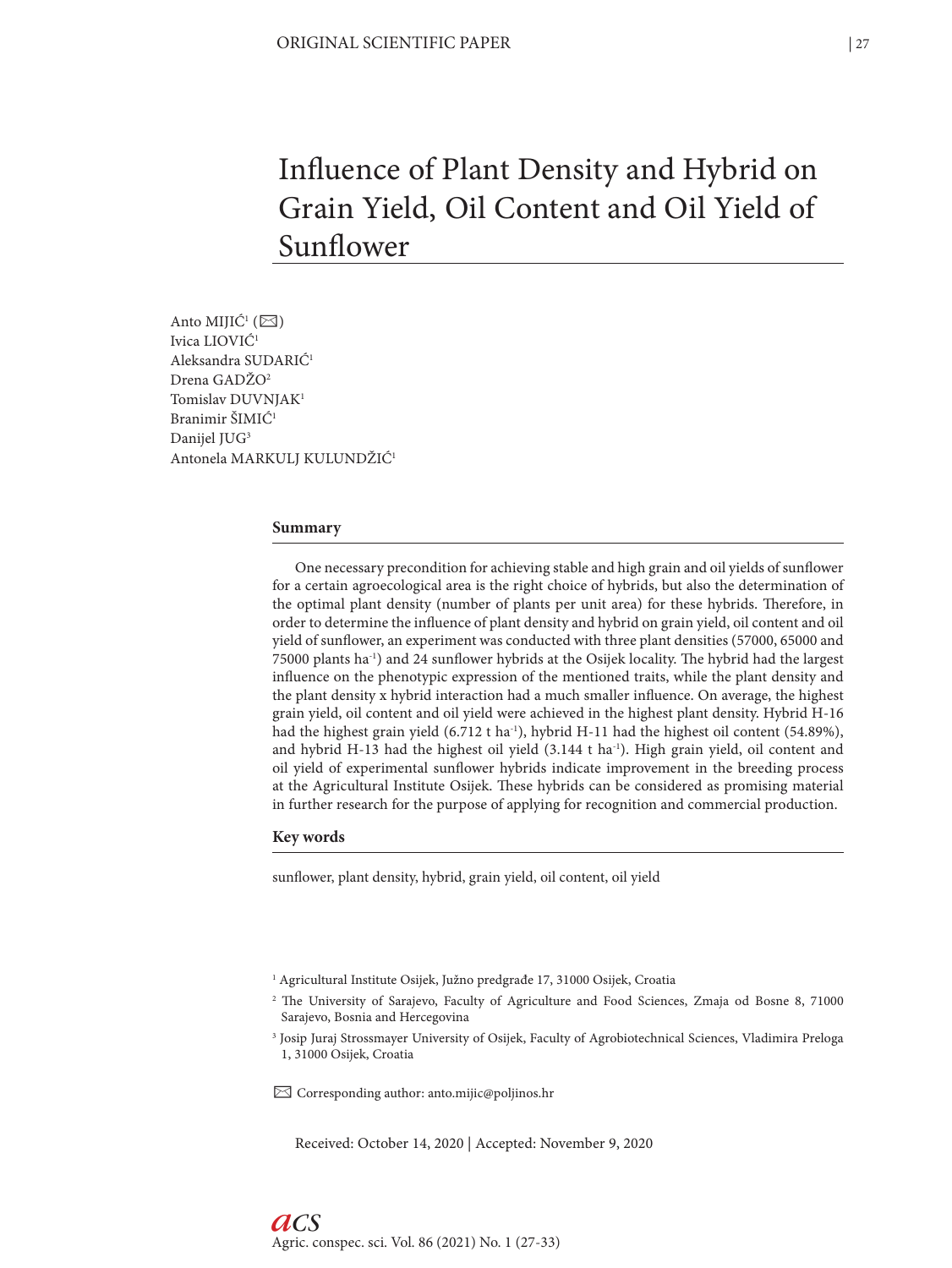## **INTRODUCTION**

Sunflower (*Helianthus annuus* L.) is grown on over 26 million ha worldwide, of which about 15% in European Union countries (FAOSTAT Database, 2020). Along with palm, soybean, and oilseed rape, the sunflower is one of the most important oil production crop. Sunflower oil belongs to the highest quality oils, with high energy and biological values, so most of it is used in human nutrition and only a small part for biodiesel and industrial purposes. In addition to oil, sunflower seeds also contain a significant proportion of proteins rich in essential amino acids (methionine, cystine, tryptophan). It is an important honey plant and is also used as animal feed. From the agrotechnical point of view, it should be noted that the sunflower leaves the soil in good physical condition and usually unweeded. It also leaves the soil early and enables the timely sowing of winter crops (Gadžo et al., 2011).

Oil yield per unit area is important for every sunflower producer and is the primary goal of oil sunflower production. In realizing this trait, the values of grain yield and oil content are of great importance (Liović et al., 2012). These traits are quantitative, determined by the influence of genotype and the environment in which the genotype grows and develops and by complex genotypeenvironment relationships (Vratarić and Sudarić, 2004).

Each of the environmental factors (weather conditions, soil, agro-technical measures) individually and in synergy determines the investigated properties' expression to a lesser or greater extent (Šimić et al., 2008; Mijić et al., 2008, 2020; Marinković et al., 2011; Golparvar and Dehaghani, 2012; Balalić et al., 2012; Krizmanić et al., 2013; Kholghi et al., 2014; Jukić et al., 2017; Jocković et al., 2019).

Sowing, as an important agro-technical measure determines, among other things, the vegetation area of cultivated plants. This area size should ensure the most efficient reception of biofactors from soil and air, which is defined by agro-ecological conditions of the microregion of cultivation, biological characteristics of the plant (genotype), and the goal of cultivation. By defining the plant density (number of plants per unit area) i.e. vegetation space of each plant, the goal is to enable maximum utilization of biofactors from the agro-ecological cultivation area and achieve the optimal realization potential of each genotype production. The distribution of plants in the field is one of the most critical factors in determining sunflower yield and quality (Barros et al., 2004).

Based on the above, the study aimed to determine the influence of different plant densities and hybrids on grain yield, oil content and sunflower oil yield.

## **MATERIALS AND METHODS**

The research was conducted in 2018 in Osijek (The Republic of Croatia). The plant densities were: 57000 (PD1), 65000 (PD2), and 75000 (PD3) of plants ha<sup>-1</sup>. The research included 21 new experimental hybrids created within the sunflower breeding program at the Agricultural Institute Osijek and three introduced sunflower hybrids (standards 1-3) grown on large areas in the Republic of Croatia. The soil type on which the research was conducted was eutric cambisol of good pedophysical and chemical properties, with a humus content of 2 to 2.3%, well supplied with P and K and pH in KCl 6.4. The experiments were sown by hand, according to a random block design in three replications sowing depth was 5 cm. The basic plot consisted of 4 rows with 4 m in length and two inner rows were used for agronomic traits calculation. The distance between the rows was 70 cm. The fertilization was made based on chemical analysis of the soil. Herbicides were applied after sowing and before emergence (metolachlor + fluchloridone + oxyfluorfen:  $1 + 1.5 + 0.5$  l ha<sup>-1</sup>), and fungicides in the butonization phase (boscalid + dimoxystrobin:  $0.5$  l ha<sup>-1</sup>). The harvest was done with a plot combine harvester. The traits of grain yield, oil content, and oil yield were analyzed. The analyzed traits values were systematized by plant densities and hybrids and processed using statistical software package Statistics v.10 (StatSoft, Inc., 2011).

## **Weather conditions**

During the sunflower vegetation (April to September), an average higher air temperature of 1.3 °C was determined compared to the multi-year average (Table 1). The warmest month was August (23.6 °C), and a lower temperature compared to the multi-year average was recorded only in July.

During the pre-vegetation period (January, February and March) in 2018, the amount of 215.3 mm of precipitation was recorded and it can be said that the winter moisture reserves were satisfactory. In the vegetation period (April to September), precipitation was by 31.3 mm less in comparison to the multi-year average, while at the same time a somewhat more pronounced deficit of precipitation was found in April, May, August and September. It should be noted that during June and July aboveaverage rainfall was recorded.

**Table 1.** Mean monthly air temperature (°C), monthly precipitation (mm) and multi-year mean of temperature and amount of precipitation for Osijek

|              |         | Temperature      |           | Precipitation    |
|--------------|---------|------------------|-----------|------------------|
| Month        | 2018    | Mean (2000-2019) | 2018      | Mean (2000-2019) |
| $I-III$      | 3.2     | 3.5              | 215.3     | 45.9             |
| IV           | 16.5    | 12.7             | 21.0      | 48.9             |
| V            | 20.1    | 17.3             | 27.4      | 78.9             |
| VI           | 21.0    | 21.0             | 126.8     | 83.9             |
| VII          | 22.1    | 22.7             | 131.6     | 62.1             |
| <b>VIII</b>  | 23.6    | 22.2             | 36.3      | 65.1             |
| IX           | 17.4    | 16.9             | 27.1      | 62.5             |
| IV-IX        | $20.1*$ | $18.8*$          |           |                  |
| <b>IV-IX</b> |         |                  | $370.2**$ | $401.5**$        |

\*Mean; \*\*Sum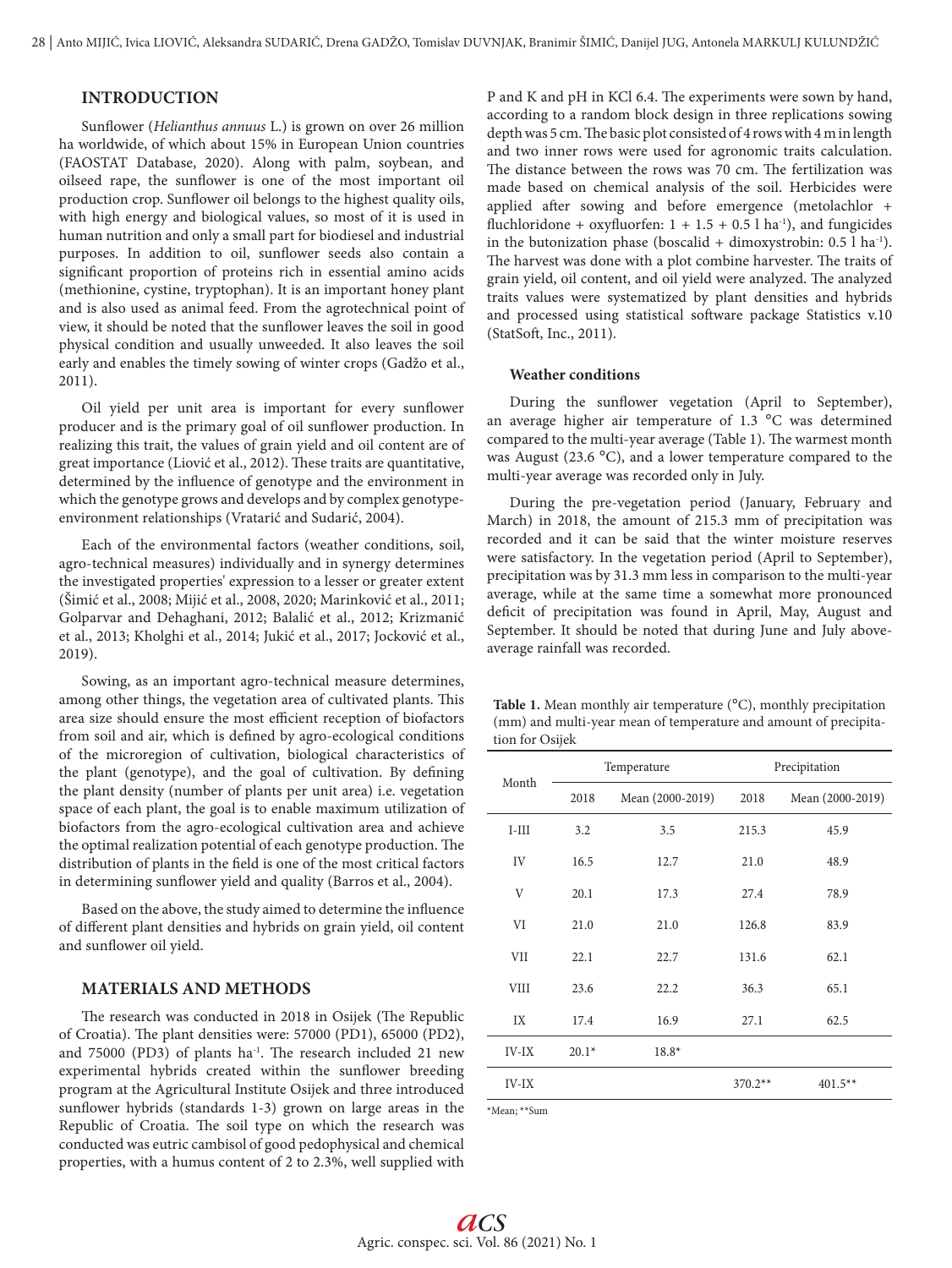# **RESULTS AND DISCUSSION**

#### **Grain yield**

The analysis of variance (Table 2) showed that the phenotypic expression of the grain yield was determined by: plant density, hybrid, but also the interaction of plant density x hybrid. Only the hybrid had a statistically significant effect on grain yield.

The highest grain yield, although not statistically significant, was achieved in the highest plant density (average 5.627 t ha<sup>-1</sup>), then in the smallest plant density, while the average grain yields in the middle plant density were the lowest (Table 3). Different results were given by Barros et al. (2004), who pointed out the middle plant density as the most productive.

**Table 2.** Analysis of variance for grain yield

| Source of variation | df  | SS    | MS                   | SS(%) |
|---------------------|-----|-------|----------------------|-------|
| Plant density (PD)  | 2   | 0.75  | $0.38$ <sup>ns</sup> | 0.7   |
| Hybrid (H)          | 23  | 81.83 | $3.56**$             | 80.1  |
| $PD \times H$       | 46  | 19.58 | $0.43$ <sup>ns</sup> | 19.2  |
| Error               | 142 |       |                      |       |

\*\*indicate significance at the P<0.01; ns - not significant; df - degrees of freedom; SS - sum of squares: MS - mean square

Analyzing the hybrids, it should be noted that hybrids H-16, H-13, H-8 and H-19 proved outstanding, with a grain yield greater than 6 t ha-1. Also, these hybrids achieved higher grain yield values compared to all three standards.

In Table 3 we can see the variability of different hybrids in one plant density, but also one hybrid in different plant densities. The highest grain yield was achieved by the genotype H-16 in the highest plant density (7.003 t ha<sup>-1</sup>) and middle (6.913 t ha<sup>-1</sup>), while in the smallest plant density it had 6.219 t ha<sup>-1</sup> and was third in the range. This can be explained by the fact that it is a quantitative trait, whose expression, in addition to the hybrid, was influenced by the interaction of the plant density x hybrid and slightly smaller plant density. Also, this supports the fact that each hybrid has a certain plant density in which it will achieve its optimum agronomic traits and maximize its production potential (Vratarić, 2004).

#### **Oil content**

The results of the oil content analysis of variance (Table 4) showed statistically high significant differences between plant densities and hybrids, but not for the plant density x hybrid interaction. The oil content was most influenced by the hybrid (93.3%), and less by the interaction of the plant density x hybrid and the plant density.

The highest oil content was found in the highest plant density (51.47%) and statistically significantly higher compared to middle (50.76%) and the smallest plant density (50.68%) (Table 5). Similar results were obtained by Diepenbrock et al. (2001) and Ibrahim (2012), while Ali et al. (2007) and Petcu et al. (2010) point out that the highest plant density does not give the highest oil content at

the same time. In the studies of Nel et al. (2000) the plant density did not statistically significantly affect the oil content.

The highest oil content was found in the highest plant density in the experimental hybrid H-11 (55.08%), and the lowest in the same plant density in the hybrid H-21 (46.93%). Also, genotype H-11 achieved the highest oil content in middle plant density (54.63%) and the smallest plant density (54.96%).

In addition to grain yield, the oil content is an important component in the production of high-oil sunflower hybrids and in most modern sunflower hybrids ranks from 45 to 50% (Jocić et al., 2015). Đakov (1986) points out that, as a rule, oil varieties have a higher proportion of core, and Vranceanu (2000) that in a less plant density the proportion of shell is higher, which results in a lower oil content. According to Bedov (1988), oil yield is the main goal of sunflower production, and high oil content in cytoplasmic male-sterile and restorer lines is a good precondition for the creation of high-oil hybrids. Krizmanić et al. (2013) stress that in addition to the applied agro-technical measures, the oil content is also influenced by soil type, average daily temperatures and humidity.

## **Oil yield**

The phenotypic expression of the oil yield trait was determined by: plant density, hybrid and plant density x hybrid interaction, but their influence was different. Only the hybrid had a statistically significant effect on oil yield (Table 6).

The highest oil yield was achieved in the highest plant density  $(2.632 \text{ t} \text{ ha}^{-1})$ , and the lowest in middle plant density  $(2.531 \text{ t} \text{ ha}^{-1})$ <sup>1</sup>). As with the previous two traits, the variability of this trait is observed in different hybrids in one plant density, but also in one hybrid in different plant densities (Table 7). The highest oil yield was achieved by genotype H-13 in the smallest plant density  $(3.308 \text{ t} \text{ ha}^{-1})$  and in middle plant density  $(3.172 \text{ t} \text{ ha}^{-1})$ , while in the highest plant density it had  $2.953$  t ha<sup>-1</sup> and was fifth in the rank. The H-16 hybrid achieved the highest oil yield in the highest plant density (3.236 t ha-1), while the third ranked hybrid H-19 achieved the highest oil yield in middle plant density (3.111 t ha-1). These three hybrids (H-13, H-16 and H-19) had, in all three plant densities on average, oil yield above 3 t ha<sup>-1</sup>, which is statistically significantly higher in relation to standard hybrids and can therefore be considered as promising material in further research for the purpose of applying for recognition and commercial production.

The main goal of sunflower production is to obtain a high oil yield per hectare and this trait is the main indicator of the productivity of each hybrid (Jocić et al., 2015). The basis of this trait is polygenic, which means that its expression, in addition to genotype (hybrid), is more or less determined by the environment and complex genotype x environment interaction (Mijić et al., 2011). The complexity of expressiveness of this trait can explain differences in values for individual plant densities and hybrids, but also indicate the need for further research.

Based on the coefficient of variation, it can be said that the variability of grain yield and oil yield is considerably larger than the variability of oil content.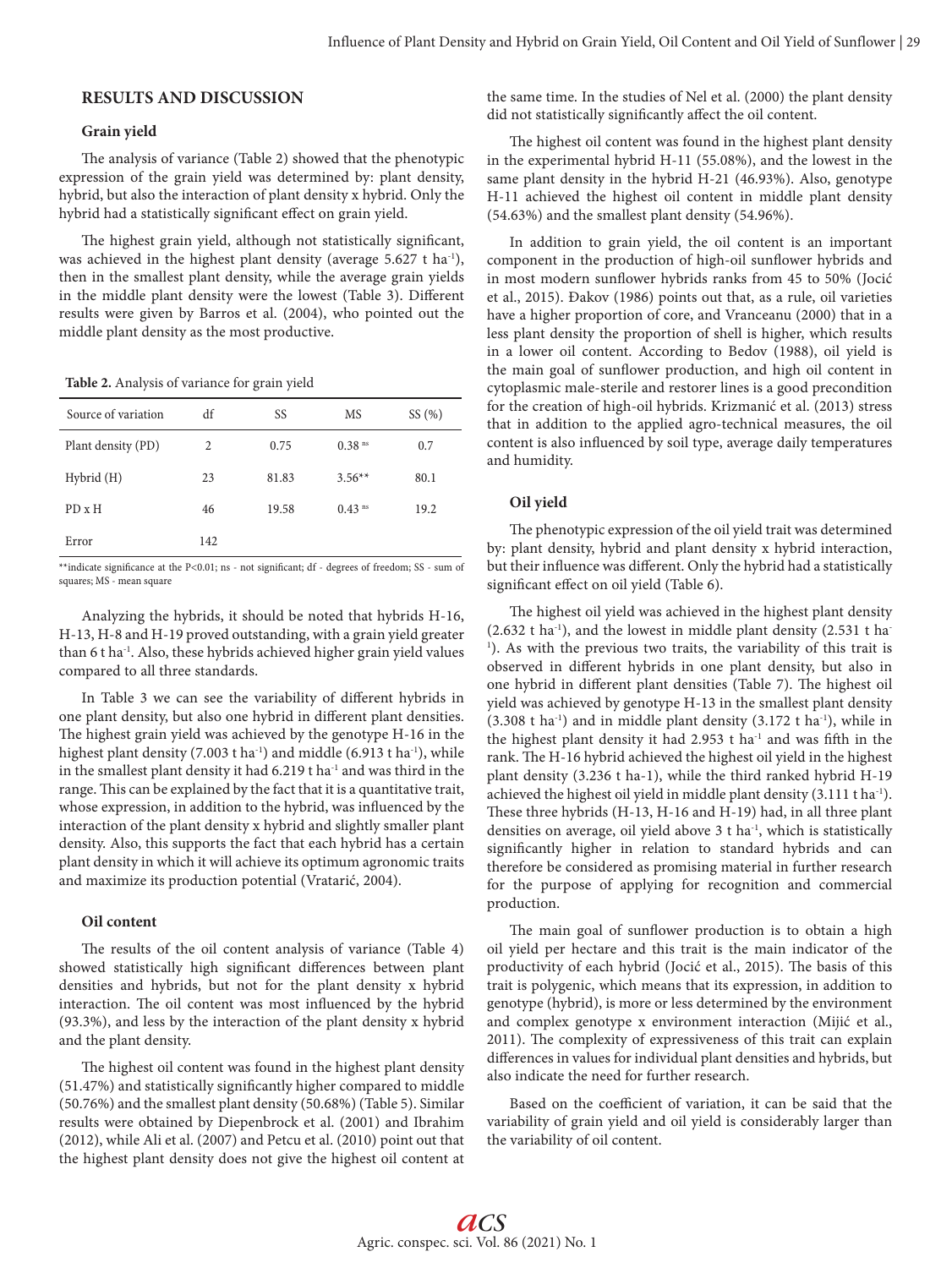|                       | $\mathbf{r}$ |                  | $\overline{ }$ |                  |                  |                  |       |                             |
|-----------------------|--------------|------------------|----------------|------------------|------------------|------------------|-------|-----------------------------|
| Hybrid                | $PD1*$       | $R^{**}$         | $PD2*$         | $\mathbb R$      | $PD3*$           | $\, {\bf R}$     | Mean  | $\, {\bf R}$                |
| $\rm H\text{-}1$      | 5.482        | $14\,$           | 5.848          | $10\,$           | 6.197            | $\,4$            | 5.842 | $\,$ 5 $\,$                 |
| $H-2$                 | 5.271        | $18\,$           | 6.129          | $\boldsymbol{7}$ | 5.231            | $20\,$           | 5.544 | 16                          |
| $H-3$                 | 4.832        | 23               | 4.968          | 19               | 5.519            | 16               | 5.106 | $20\,$                      |
| $H-4$                 | 5.488        | 13               | 5.281          | 13               | 5.293            | 19               | 5.354 | 18                          |
| $H-5$                 | 5.826        | $\boldsymbol{7}$ | 5.231          | 14               | 5.860            | 11               | 5.639 | 12                          |
| $H-6$                 | 5.730        | $10\,$           | 5.008          | 18               | 5.928            | $\,8\,$          | 5.555 | 15                          |
| $H-7$                 | 4.906        | 21               | 4.423          | 23               | 4.612            | 22               | 4.647 | 23                          |
| $H-8$                 | 6.077        | $\sqrt{5}$       | 6.386          | $\overline{4}$   | 6.603            | $\sqrt{3}$       | 6.355 | $\ensuremath{\mathfrak{Z}}$ |
| $H-9$                 | 5.321        | 17               | 5.974          | $\,8\,$          | 5.547            | 14               | 5.614 | 13                          |
| $H-10$                | 4.931        | $20\,$           | 4.869          | 21               | 5.079            | $21\,$           | 4.960 | 21                          |
| $H-11$                | 3.924        | 24               | 3.512          | 24               | 3.723            | $24\,$           | 3.720 | 24                          |
| $H-12$                | 6.040        | 6                | 5.944          | 9                | 5.541            | 15               | 5.841 | $\boldsymbol{6}$            |
| $H-13$                | 6.674        | $\mathbf{1}$     | 6.470          | $\overline{2}$   | 5.987            | $\,$ 5 $\,$      | 6.377 | $\sqrt{2}$                  |
| $H-14$                | 5.761        | 9                | 5.151          | 15               | 5.498            | $17\,$           | 5.470 | 17                          |
| $H-15$                | 5.559        | 12               | 6.210          | $\sqrt{5}$       | 5.637            | 12               | 5.802 | $\boldsymbol{9}$            |
| $\operatorname{H-16}$ | 6.219        | $\sqrt{3}$       | 6.913          | $\mathbf{1}$     | 7.003            | $\mathbf{1}$     | 6.712 | $1\,$                       |
| $H-17$                | 4.869        | 22               | 4.745          | 22               | 4.429            | 23               | 4.681 | 22                          |
| $H-18$                | 6.424        | $\mathbf{2}$     | 5.117          | 17               | 5.882            | $10\,$           | 5.807 | $\,8\,$                     |
| $H-19$                | 6.089        | $\overline{4}$   | 6.411          | $\sqrt{3}$       | 5.974            | 6                | 6.158 | $\overline{4}$              |
| $H-20$                | 5.383        | 16               | 5.408          | 11               | 6.671            | $\sqrt{2}$       | 5.821 | $\boldsymbol{7}$            |
| $H-21$                | 5.451        | 15               | 6.182          | 6                | 5.436            | 18               | 5.690 | $11\,$                      |
| STANDARD 1            | 5.668        | 11               | 5.148          | 16               | 5.956            | $\boldsymbol{7}$ | 5.590 | $14\,$                      |
| STANDARD 2            | 5.810        | $\,8\,$          | 5.371          | 12               | 5.903            | $\boldsymbol{9}$ | 5.695 | $10\,$                      |
| STANDARD 3            | 5.222        | 19               | 4.925          | 20               | 5.550            | 13               | 5.232 | 19                          |
| $\operatorname{Mean}$ | 5.540        |                  | 5.484          |                  | 5.627            |                  | 5.551 |                             |
| Min                   | 3.924        |                  | 3.512          |                  | 3.723            |                  | 3.720 |                             |
| Max                   | 6.674        |                  | 6.913          |                  | 7.003            |                  | 6.712 |                             |
|                       | ${\rm PD}$   |                  | H              |                  | $\mathrm{PD^*H}$ |                  |       |                             |
| LSD 5%                | $_{\rm NS}$  |                  | 0.687          |                  | $_{\rm NS}$      |                  |       |                             |
|                       |              |                  |                |                  |                  |                  |       |                             |

Table 3. Grain yield (t ha<sup>-1</sup>) in plant densities and sunflower hybrids

\*plant densities: PD1 = 57000, PD2 = 65000, PD3 = 75000 plants ha<sup>-1</sup>; \*\*R - rank; CV = 13.29 %

## **Table 4.** Analysis of variance for oil content

| Source of variation | df             | SS    | MS          | SS(%) |
|---------------------|----------------|-------|-------------|-------|
| Plant density (PD)  | $\overline{c}$ | 27.2  | $13.6**$    | 2.6   |
| Hybrid (H)          | 23             | 980.3 | $42.6**$    | 93.3  |
| PD x H              | 46             | 42.9  | $0.93^{ns}$ | 4.1   |
| Error               | 142            |       |             |       |

 $\ast\ast$  indicate significance at the P<0.01; ns - not significant; df - degrees of freedom; SS - sum of squares; MS - mean square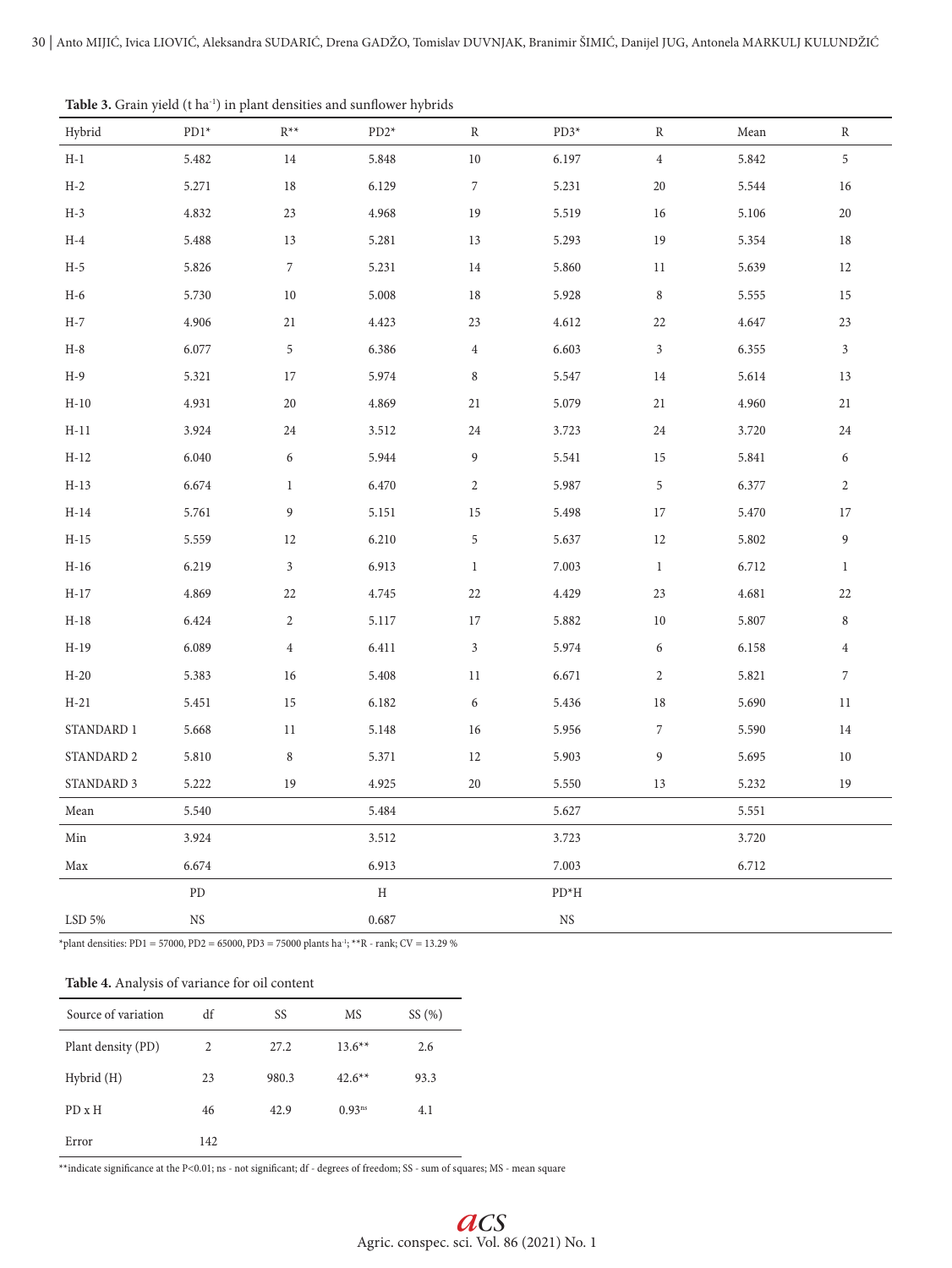| Hybrid     | $PD1*$     | $\mathbb{R}^{\ast\ast}$     | $PD2*$      | $\, {\bf R}$     | $PD3*$                                                                                         | $\, {\bf R}$                | Mean  | R                |
|------------|------------|-----------------------------|-------------|------------------|------------------------------------------------------------------------------------------------|-----------------------------|-------|------------------|
| $H-1$      | 50.80      | 11                          | 52.31       | $\boldsymbol{7}$ | 53.24                                                                                          | $\,8\,$                     | 52.11 | $\,8\,$          |
| $H-2$      | 49.89      | 15                          | 50.57       | 12               | 50.70                                                                                          | 16                          | 50.39 | 14               |
| $H-3$      | 50.10      | 14                          | 51.44       | 10               | 51.95                                                                                          | 11                          | 51.16 | 12               |
| $H-4$      | 53.11      | 6                           | 52.26       | $\,$ 8 $\,$      | 53.61                                                                                          | 6                           | 53.00 | $\boldsymbol{7}$ |
| $H-5$      | 49.26      | 18                          | 48.86       | 19               | 49.81                                                                                          | 17                          | 49.31 | 19               |
| $H-6$      | 51.40      | $\,8\,$                     | 50.48       | 14               | 52.90                                                                                          | $\boldsymbol{9}$            | 51.59 | $\boldsymbol{9}$ |
| $H-7$      | 50.91      | 10                          | 51.26       | 11               | 52.42                                                                                          | $10\,$                      | 51.53 | $10\,$           |
| $H-8$      | 47.80      | 21                          | 48.48       | 20               | 49.44                                                                                          | 19                          | 48.57 | 20               |
| $H-9$      | 50.17      | 13                          | 50.40       | 15               | 48.60                                                                                          | 23                          | 49.72 | 17               |
| $H-10$     | 53.43      | $\sqrt{5}$                  | 52.81       | 5                | 53.98                                                                                          | $\overline{4}$              | 53.41 | $\overline{4}$   |
| $H-11$     | 54.96      | $\mathbf{1}$                | 54.63       | 1                | 55.08                                                                                          | $\mathbf{1}$                | 54.89 | $\mathbf{1}$     |
| $H-12$     | 52.88      | $\boldsymbol{7}$            | 53.24       | $\overline{4}$   | 53.36                                                                                          | $\sqrt{2}$                  | 53.16 | $\boldsymbol{6}$ |
| $H-13$     | 54.45      | $\sqrt{2}$                  | 53.85       | $\mathbf{2}$     | 54.10                                                                                          | $\sqrt{2}$                  | 54.13 | $\sqrt{2}$       |
| $H-14$     | 49.29      | $17\,$                      | 49.38       | 18               | 49.58                                                                                          | $18\,$                      | 49.41 | 18               |
| $H-15$     | 48.32      | $20\,$                      | 48.19       | 21               | 49.01                                                                                          | $20\,$                      | 48.51 | 21               |
| $H-16$     | 49.19      | 19                          | 50.10       | 16               | 50.77                                                                                          | 15                          | 50.02 | 16               |
| $H-17$     | 51.09      | $\overline{9}$              | 51.51       | 9                | 51.60                                                                                          | 13                          | 51.40 | 11               |
| $H-18$     | 53.64      | $\overline{4}$              | 52.50       | 6                | 53.74                                                                                          | $\sqrt{5}$                  | 53.29 | $\sqrt{5}$       |
| $H-19$     | 53.66      | $\ensuremath{\mathfrak{Z}}$ | 53.32       | $\mathfrak{Z}$   | 54.00                                                                                          | $\ensuremath{\mathfrak{Z}}$ | 53.66 | $\sqrt{3}$       |
| $H-20$     | 49.60      | 16                          | 49.62       | 17               | 50.99                                                                                          | 14                          | 50.07 | 15               |
| $H-21$     | 47.04      | 24                          | 47.34       | 23               | 46.93                                                                                          | 24                          | 47.10 | 24               |
| STANDARD 1 | 50.60      | 12                          | 50.54       | 13               | 51.69                                                                                          | 12                          | 50.94 | 13               |
| STANDARD 2 | 47.18      | 23                          | 47.23       | 24               | 48.95                                                                                          | $21\,$                      | 47.79 | 23               |
| STANDARD 3 | 47.50      | 22                          | 48.02       | 22               | 48.80                                                                                          | 22                          | 48.11 | 22               |
| Mean       | 50.68      |                             | 50.76       |                  | 51.47                                                                                          |                             | 50.97 |                  |
| Min        | 47.04      |                             | 47.23       |                  | 46.93                                                                                          |                             | 47.10 |                  |
| Max        | 54.96      |                             | 54.63       |                  | 55.08                                                                                          |                             | 54.89 |                  |
|            | ${\rm PD}$ |                             | $\mathbf H$ |                  | $\ensuremath{\mathrm{P}}\ensuremath{\mathrm{D}}\ensuremath{\mathrm{x}}\ensuremath{\mathrm{H}}$ |                             |       |                  |
| LSD 5%     | 0.33       |                             | 0.94        |                  | $_{\rm NS}$                                                                                    |                             |       |                  |

 $^*$ plant densities: PD1 = 57000, PD2 = 65000, PD3 = 75000 plants ha $^{\text{!}}\text{; **R}$  - rank; CV = 1.98%

# **Table 6.** Analysis of variance for oil yield

| Source of variation | df  | SS    | MS                 | SS(%) |
|---------------------|-----|-------|--------------------|-------|
| Plant density (PD)  | 2   | 0.40  | 0.20 <sup>ns</sup> | 1.7   |
| Hybrid (H)          | 23  | 17.69 | $0.77**$           | 76.1  |
| PD x H              | 46  | 5.15  | 0.11 <sup>ns</sup> | 22.2  |
| Error               | 142 |       |                    |       |

 $\ast\ast$  indicate significance at the P<0.01; ns - not significant; df - degrees of freedom; SS - sum of squares; MS - mean square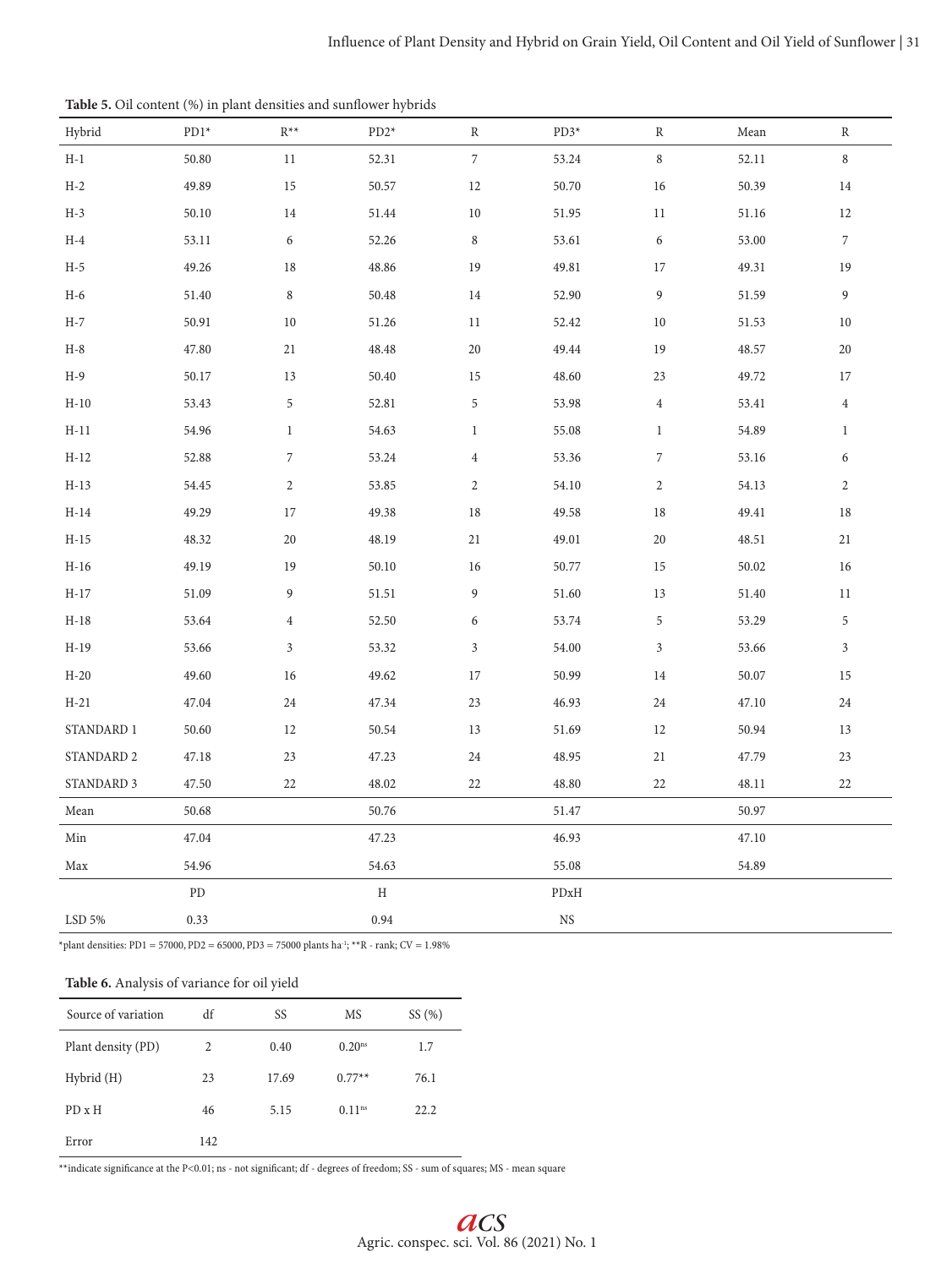|                  | л.          |                  | $\epsilon$  |                  |                  |                  |       |                  |
|------------------|-------------|------------------|-------------|------------------|------------------|------------------|-------|------------------|
| Hybrid           | PD1*        | $R^{**}$         | $PD2*$      | R                | $PD3*$           | ${\bf R}$        | Mean  | $\, {\bf R}$     |
| $\rm H\text{-}1$ | 2.524       | 12               | 2.775       | $\boldsymbol{7}$ | 2.989            | $\mathfrak{Z}$   | 2.763 | $\boldsymbol{7}$ |
| $H-2$            | 2.397       | $18\,$           | 2.827       | $\,$ 5 $\,$      | 2.412            | 20               | 2.545 | 13               |
| $H-3$            | 2.204       | $23\,$           | 2.326       | 16               | 2.608            | 13               | 2.380 | $20\,$           |
| $H-4$            | 2.652       | $\boldsymbol{7}$ | 2.511       | 11               | 2.581            | 14               | 2.581 | 11               |
| $H-5$            | 2.611       | 9                | 2.324       | 17               | 2.660            | 11               | 2.532 | 15               |
| $H-6$            | 2.680       | 6                | 2.301       | 20               | 2.856            | $\,8\,$          | 2.612 | $\boldsymbol{9}$ |
| $H-7$            | 2.268       | 20               | 2.065       | 23               | 2.197            | 22               | 2.177 | 23               |
| $H-8$            | 2.640       | $\,8\,$          | 2.821       | 6                | 2.971            | $\,4$            | 2.811 | $\boldsymbol{6}$ |
| $H-9$            | 2.436       | 15               | 2.743       | $\,$ 8 $\,$      | 2.454            | 19               | 2.544 | 14               |
| $H-10$           | 2.398       | 17               | 2.344       | 15               | 2.495            | 16               | 2.413 | 19               |
| $H-11$           | 1.968       | 24               | 1.747       | 24               | 1.869            | 24               | 1.861 | 24               |
| $H-12$           | 2.907       | $\overline{4}$   | 2.881       | $\overline{4}$   | 2.691            | 10               | 2.826 | $\overline{4}$   |
| $H-13$           | 3.308       | $\mathbf{1}$     | 3.172       | $\mathbf{1}$     | 2.953            | 5                | 3.144 | $\mathbf{1}$     |
| $H-14$           | 2.591       | 11               | 2.320       | 18               | 2.486            | 17               | 2.465 | 17               |
| $H-15$           | 2.451       | 14               | 2.723       | $\overline{9}$   | 2.516            | 15               | 2.563 | 12               |
| $H-16$           | 2.786       | 5                | 3.151       | $\overline{2}$   | 3.236            | $\mathbf{1}$     | 3.057 | $\overline{2}$   |
| $H-17$           | 2.268       | 21               | 2.226       | 21               | 2.081            | 23               | 2.191 | 22               |
| $H-18$           | 3.136       | $\overline{c}$   | 2.435       | 13               | 2.875            | $\sqrt{2}$       | 2.815 | $\sqrt{5}$       |
| $H-19$           | 2.972       | $\mathfrak{Z}$   | 3.111       | $\mathfrak{Z}$   | 2.935            | 6                | 3.006 | $\mathfrak{Z}$   |
| $H-20$           | 2.431       | 16               | 2.447       | 12               | 3.096            | $\sqrt{2}$       | 2.658 | $\,8\,$          |
| $H-21$           | 2.334       | 19               | 2.664       | $10\,$           | 2.321            | 21               | 2.440 | 18               |
| STANDARD 1       | 2.609       | $10\,$           | 2.373       | 14               | 2.803            | $\boldsymbol{9}$ | 2.595 | 10               |
| STANDARD 2       | 2.497       | 13               | 2.309       | 19               | 2.629            | $12\,$           | 2.478 | 16               |
| STANDARD 3       | 2.258       | 22               | 2.155       | 22               | 2.463            | 18               | 2.292 | 21               |
| Mean             | 2.555       |                  | 2.531       |                  | 2.632            |                  | 2.573 |                  |
| Min              | 1.968       |                  | 1.747       |                  | 1.869            |                  | 1.861 |                  |
| Max              | 3.308       |                  | 3.172       |                  | 3.236            |                  | 3.144 |                  |
|                  | ${\rm PD}$  |                  | $\mathbf H$ |                  | $\mathrm{PD^*H}$ |                  |       |                  |
| LSD 5%           | $_{\rm NS}$ |                  | 0.328       |                  | $_{\rm NS}$      |                  |       |                  |
|                  |             |                  |             |                  |                  |                  |       |                  |

Table 7. Oil yield (t ha<sup>-1</sup>) in plant densities and sunflower hybrids

 $^*$ plant densities: PD1 = 57000, PD2 = 65000, PD3 = 75000 plants ha $^{\text{i}}$ ; \*\*R - rank; CV = 13.67 %